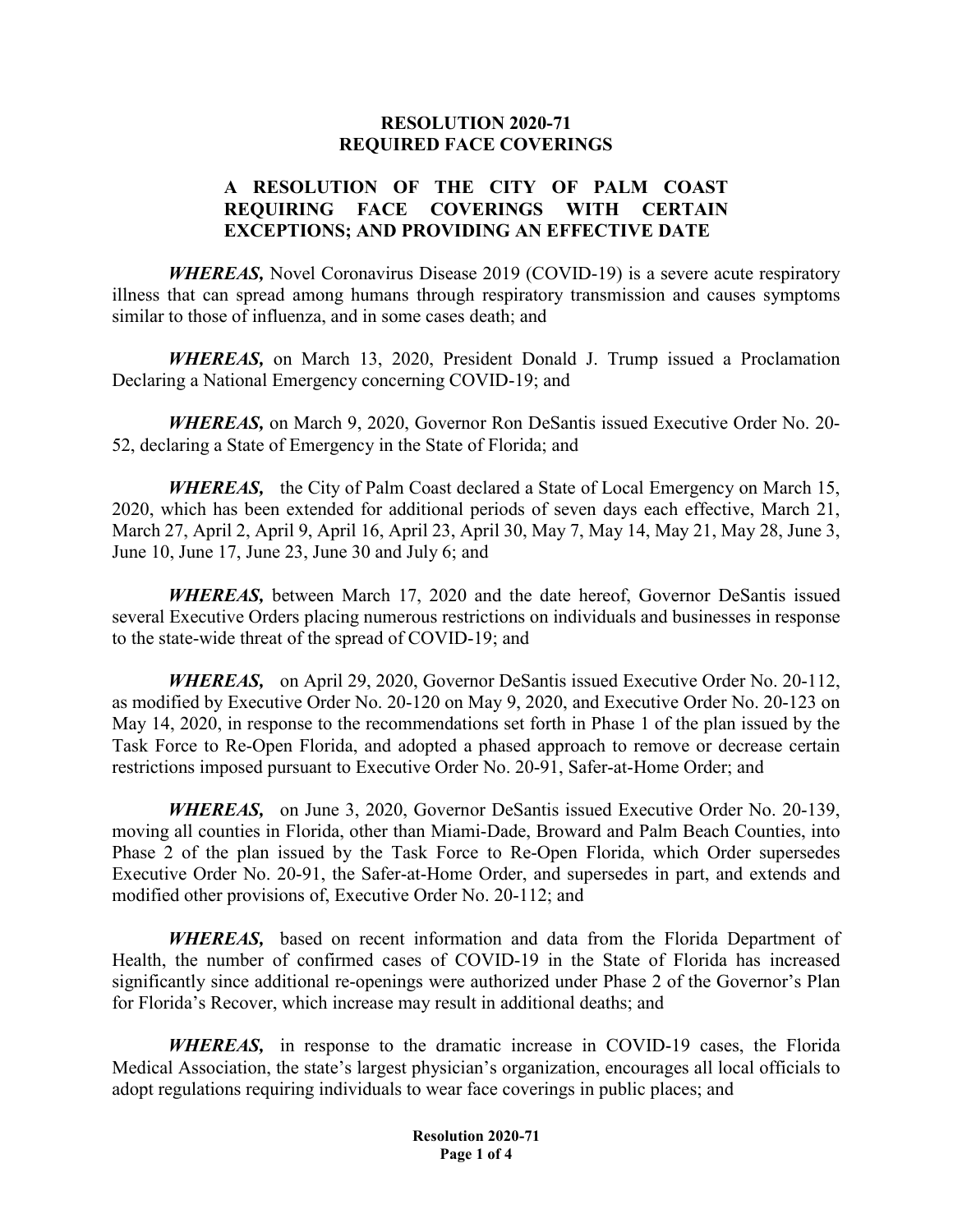*WHEREAS,* based on advice from medical professionals the number of confirmed cases of COVID-19 in Flagler County and the City of Palm Coast will increase exponentially if additional measures to stop or slow the spread of COVID-19 are not instituted; and

*WHEREAS,* the United States Centers for Disease Control and Prevention ("CDC") has expressly found that: "COVID-19 spreads mainly from person to person through respiratory droplets produced when an infected person coughs, sneezes, or talks. These droplets can land in the mouths or noses of people who are nearby or possibly be inhaled into the lungs. Studies and evidence on infection control report that these droplets usually travel around 6 feet (about two arms lengths)"; and

*WHEREAS,* the CDC therefore specifically recommends that as businesses and communities reopen, and people resume their daily activities, people should wear face coverings to slow the spread of COVID-19, particularly "in public settings where other social distancing measures are difficult to maintain"; and

*WHEREAS,* consistent with Governor DeSantis' Executive Order Number 20-51, as extended, modified or amended, Chapter 252.46, Florida Statutes, and Section 23-58 of the City Code,*"* the City Council is authorized to make such orders and rules as are necessary for emergency preparedness; and

*WHEREAS,* mitigating the effects of COVID-19 and protecting the health of its citizens and visitors is a high priority of the City of Palm Coast; and

*WHEREAS,* the City Council of the City of Palm Coast finds that it is in the best interest of the public health, safety, and general welfare that the following resolution be adopted.

# *NOW, THEREFORE, BE IT RESOLVED BY THE CITY COUNCIL OF THE CITY OF PALM COAST, FLORIDA:*

**SECTION 1:** *Findings.* The above recitals are adopted by the City Council as legislative findings.

### **SECTION 2:** *Definitions.*

"Face Covering" shall mean a uniform piece of material that securely covers a person's nose and mouth and remains affixed in place without the use of one's hands, whether store-bought or homemade, concurrent with CDC guidelines.

"Social Distancing" shall mean keeping space between yourself and other people by staying at least 6 feet (about 2 arms' length) from other people.

"Companion" shall mean a person by whom you are accompanied.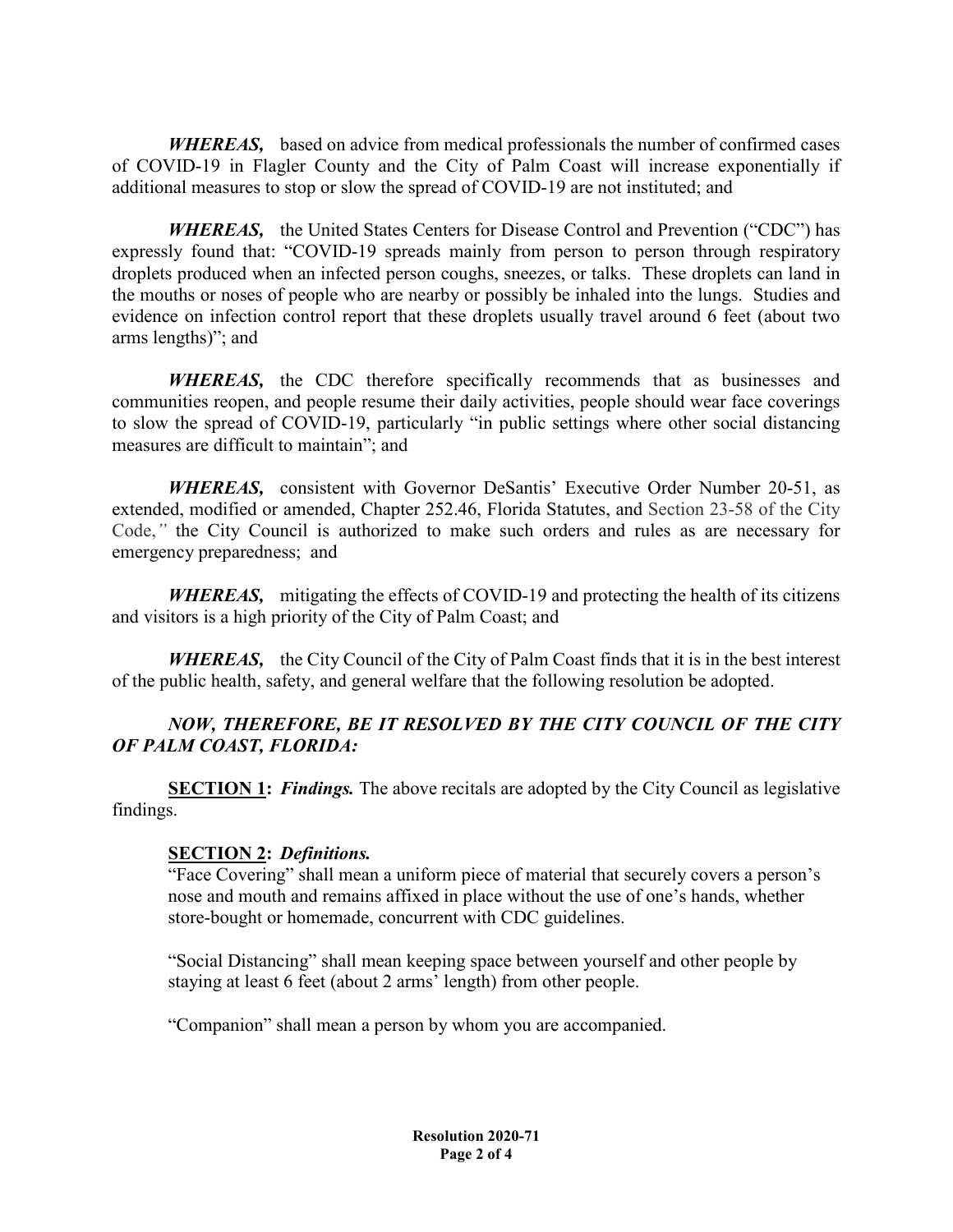#### **SECTION 3:** *Face Coverings Required.*

a. Every person living, working, visiting or doing business in the City of Palm Coast shall wear a face covering in any indoor location, other than home or residence.

b. Every person living, working, visiting or doing business in the City of Palm Coast shall wear a face covering in any public outdoor location.

c. Medical and surgical face masks, such as N95 masks or other similar medical or surgical masks, are in short supply and should be reserved for health care personnel and other first responders with the greatest need for such personal protective equipment.

d. Nothing herein shall require or allow a person to wear a face covering so as to conceal the identity of the wearer in violation of Chapter 876, Florida Statutes.

e. All business are encouraged to prohibit entry of any person who is not wearing a face covering with the exception of those below listed persons.

### **SECTION 4:** *Exceptions.*

Nothing herein shall require the wearing of face coverings by the following persons:

a. Persons under the age of two years; and

b. Persons observing social distancing in accordance with CDC guidelines; and

c. Persons for whom a face covering would cause impairment due to an existing health condition or cannot personally apply or remove the mask; and

d. Persons working in a business or profession who do not have interactions with other persons; and

e. Persons working in a business or profession who maintain social distancing from another person; and

f. Persons working in a business or profession where use of a face covering would prevent them from performing the duties of the business or profession; and

g. Persons exercising, while maintaining social distancing; and

h. Persons eating or drinking; and

i. Public safety, fire and other life safety and health care personnel, as their personal protective equipment requirements will be governed by their respective agencies; and

j. The requirement shall not apply when a person who is hearing-impaired needs to see the mouth of someone wearing a face covering in order to communicate.